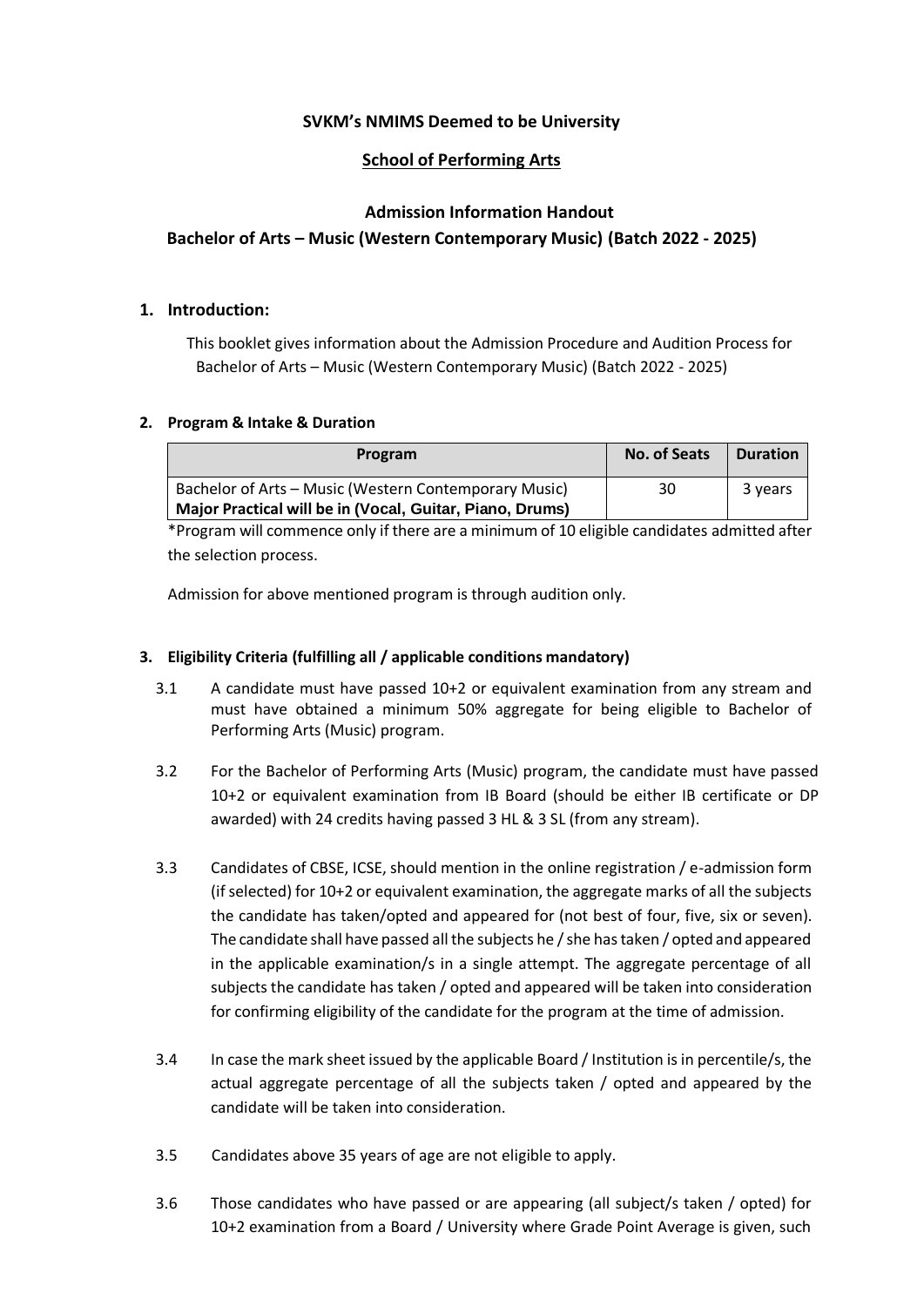candidates must upload in writing from the Board / University concerned, the equivalent percentage for the GPA / CGPA obtained.

- 3.7 **Note for IB & Cambridge Candidate:** Candidates who do not have final mark sheet will be given "Provisional Admission" based on predicted scores. Fees will be accepted from such candidate but their admission will be confirmed on submission of final mark sheet before the commencement of the program if found eligible. The candidate shall have to submit copy of AIU notification to confirm their eligibility for the program as equivalent to (10+2) examination/s. Marksheet/ Transcripts issued by Board/University only be considered (School / Institute will not be accepted)
- 3.8 International School/s candidates and those candidates who have completed their (10+2) or equivalent examination/s from overseas school/s / Institute/s / University will have to submit AIU certificate of equivalence (mandatory) to confirm their eligibility for the program as equivalent to (10+2) examination/s.
- 3.9 Only single mark sheet with all compulsory subjects taken and passed will be considered, no compartmentalized mark sheet shall be considered.
- 3.11 Candidates whose final mark sheet is not available at the time of admission are required to upload internet copy of result duly attested by Principal of the school / college, failing which candidate will not be admitted to the course.
- 3.12 Candidates will not be eligible if any subject is marked as ungraded/fail in the mark sheet /grade sheet. For absent/ungraded in any of the additional/non-mandatory subject will be considered as eligible provided such candidate is declared as pass by respective board.

#### **4. Admission Process**

#### **4.1 Online Registration & Payment of Registration Fee**

- i. Visit www.nmims.edu for online registration.
- ii. **Online Registration Fee is ₹ 2,000/-**
- iii. Registration Fee is non-refundable.

#### **4.2 Instruction for uploading photo:**

- Photos should be in .jpeg format, and dimensions should be 200 pixels tall and 150 pixels wide. Size should not exceed 500 kb.
- Photo should have either white or lightly coloured background.
- Eyes should be open and clearly visible.
- Photo should have candidates face distinctly visible, straight and at the centre.
- Shoulder tops should be also clear on the photo. Photographs should not be more than 6 months old.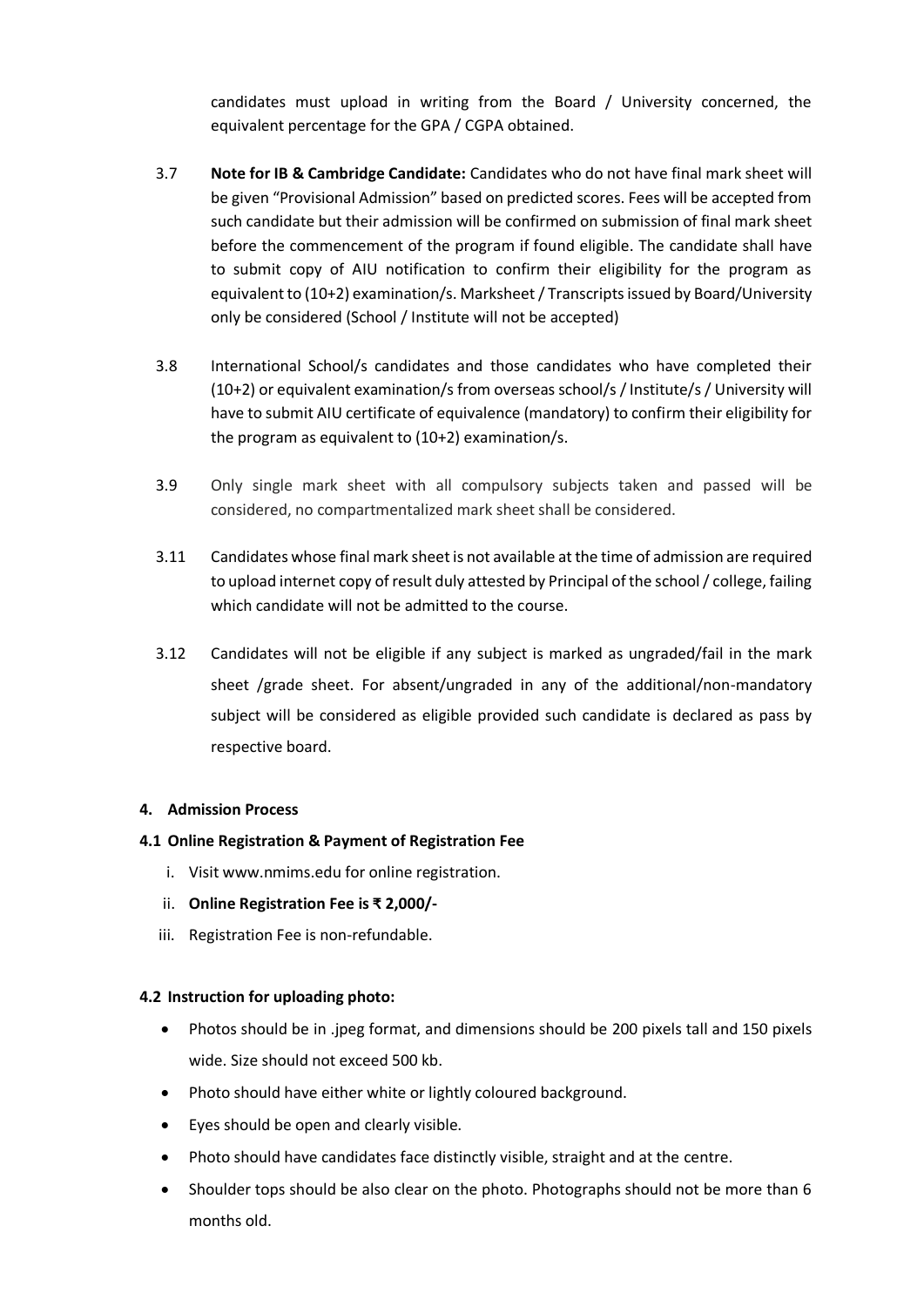Photos where candidate is seen to be wearing cap or goggles will be rejected.

#### **4.3 Instruction for uploading the You tube video link:**

- The duration of the video should be minimum 2 minutes & maximum 5 minutes. (If exceeds, anything beyond 5 minutes will not be assessed)
- It should be recorded live (without retakes) using camera phone or DSLR with audio capture.
- Any kind of edits or processing (audio or video) is not allowed.
- The video must be uploaded for audition purpose only.
- The video should show the candidate's face clearly and the full instrument sound should be loud and clear.
- The video must be uploaded on YouTube as an "Unlisted" video only. Private videos will **not** be assessed.

## **4.4 Admit card**

- Shortlisted candidates will be invited for the audition round as per important dates through the NMIMS website.
- You are required to download the admit card from our website [www.nmims.edu](http://www.nmims.edu/)
- No candidate, without admit card or without the photograph on the admit card will be permitted to appear for the audition.
- Candidate must carry any one requisite original ID proof along with photocopy of the same while appearing for the audition

List of ID proof:

- 1. Voters ID
- 2. Passport
- 3. School/College ID
- 4. Aadhaar Card
- 5. Driving License (Learner license will not be accepted)
- 6. 12th Admit Card
- 7. PAN Card

#### **5. Selection Process**

- All candidates must login to www.nmims.edu and fill out the application form
- All eligible candidates who wish to apply for admission to the Bachelor of Arts Music (Western Contemporary Music) Programme will be required to upload a video of their performance on YouTube (Unlisted video) and send the link in the application form.
- The candidates will be then shortlisted and called for the audition on the mentioned date.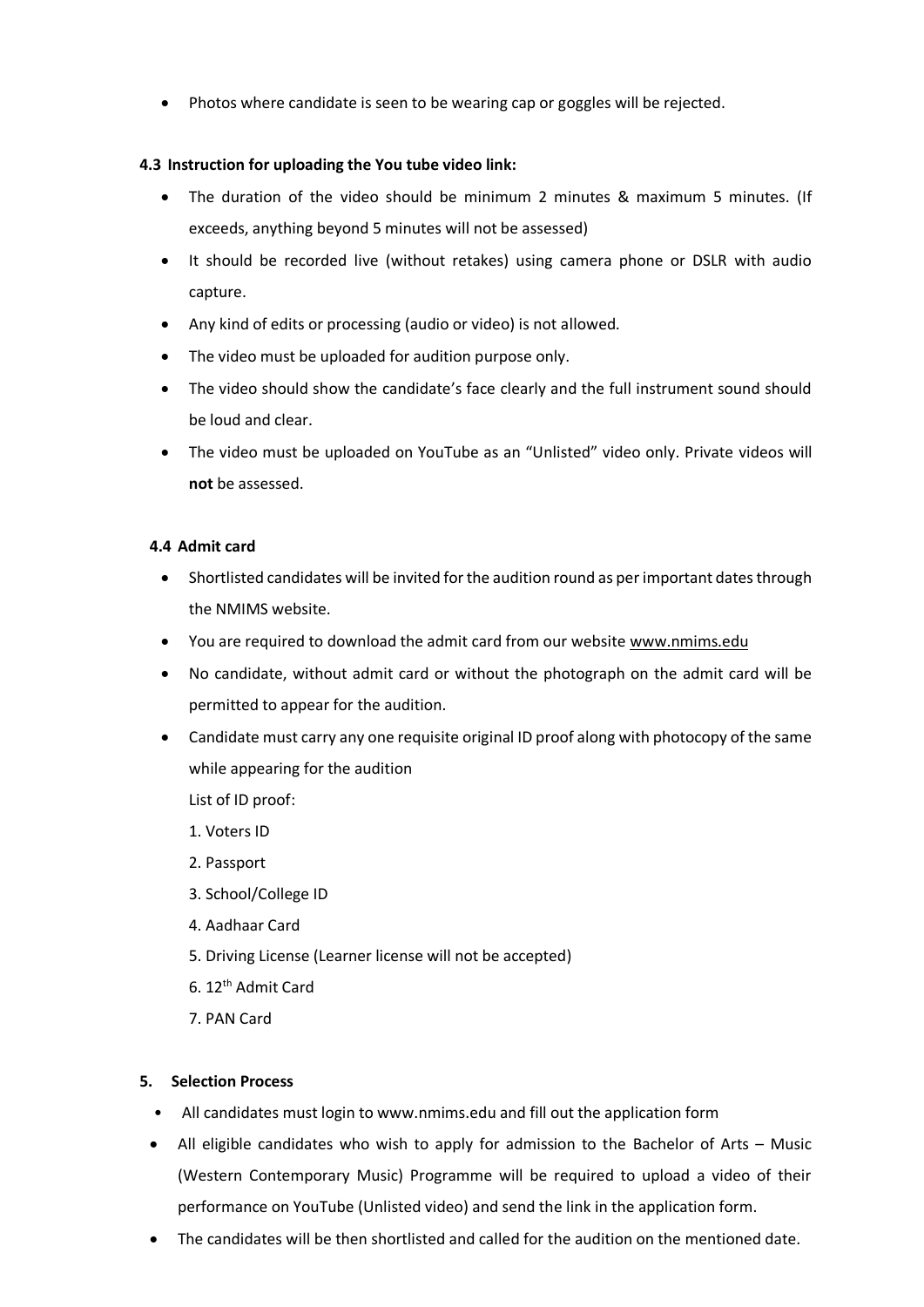- Merit list will be only based on audition process
- Admission offer is given as per merit; waitlisted candidates must check their merit list status regularly and selected candidates should report for the payment of fees within given duration as per important dates.

## **6. Structure for Audition**

- The shortlisted candidates will be invited to the auditions through call letter being published in the website
- The audition process will include:

| Test area                                                                           | <b>Details</b>                                                                                                                                                                                                            | <b>Marks</b> | Weightage |
|-------------------------------------------------------------------------------------|---------------------------------------------------------------------------------------------------------------------------------------------------------------------------------------------------------------------------|--------------|-----------|
| Performance                                                                         | The candidate can choose any song of his/her<br>choice of the level that describes his/her best<br>performing ability. He/She will be assessed on<br>accuracy, technique and stylistic elements                           | 50           |           |
| Simple<br>Improvisation                                                             | candidate<br>The<br>simple<br>will<br>be<br>given<br>improvisation<br>ballad<br>over<br>pop song /<br>progression / chord chart and asked to work it<br>out for performance. The backing track<br>(Scatting for vocalist) | 25           | 80%       |
| Identifying changes in rhythm or pitch.<br>Aural<br>Imitating rhythm and /or melody |                                                                                                                                                                                                                           | 25           |           |
| Personal<br>Interview                                                               | Question will be asked to assess the<br>candidate's aptitude. This will be a non-<br>technic al round                                                                                                                     | 50           | 20%       |

**7. Program Fees:** (Batch 2022 for information only). Subject to change

| 1 <sup>st</sup> Year of Study                         | Fees (INR)        |
|-------------------------------------------------------|-------------------|
| Bachelor of Arts - Music (Western Contemporary Music) | ₹ 4,30,000/- p.a. |

**8. Refund Rules:** If a student chooses to withdraw from the program of study in which he / she is enrolled, the institution concerned shall follow the following five-tier system for the refund of fees remitted by the student.

| Sr.<br>No. | Percentage of Refund of<br>Aggregate fees* | Point of time when notice of withdrawal of admission is served to HEI |
|------------|--------------------------------------------|-----------------------------------------------------------------------|
|            | 100%                                       | 15 days or more before the formally-notified last date of admission.  |